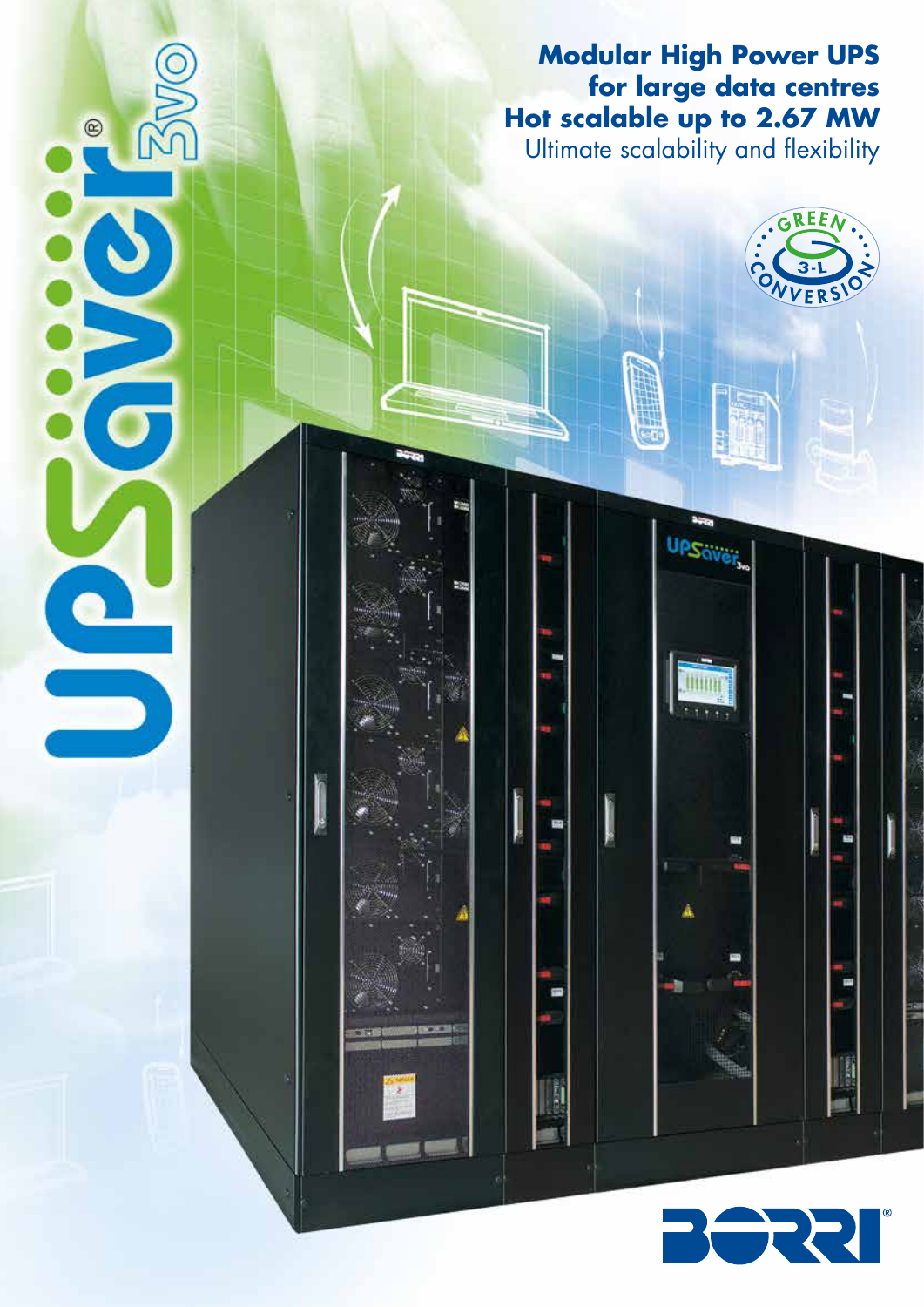

Modular, scalable and adaptable high power UPS's for Enterprise Data Centres and IT business critical applications, designed for the changing demands of your Data Centre with the Lowest Total Cost of Ownership (TCO).



**Applications** ● Data centres ● Cloud ● Networking services ● Telecommunication equipment ● Critical cooling

# **Highlights**

- 98.5% average efficiency (VFI 97%) and 4 high efficiency operating modes.
- Hot scalable 333 kW modules up to 2.67 MW in a single unit.
- Power parallel scalable up to 21 MW.
- $\bullet$  Very small footprint and 572 kW/m<sup>2</sup> power density.
- System design flexibility.
- Total installation adaptability.
- VRLA, Li-Ion and Fly-Wheel compatible.
- Solutions for peak shaving.
- 10'' colour touch screen display.



# Reduced TCO

Reducing your Total Cost of Ownership (TCO) is our goal.

How UPSaver 3vo helps your CapEx:

- Pay as you grow thanks to hot scalability.
- Tailored to the room layout thanks to total design and installation flexibility.
- Minimal spare parts thanks to sub-modularity.

How UPSaver 3vo helps your OpEx:

- Quick upgrade and maintenance thanks to hot scalability and serviceability.
- Adapts to load requirement thanks to automatic power control.
- Always delivering maximum efficiency thanks to 4 high efficiency operating modes.
- Higher efficiency also means less cooling thus reducing your CO<sub>2</sub> footprint.

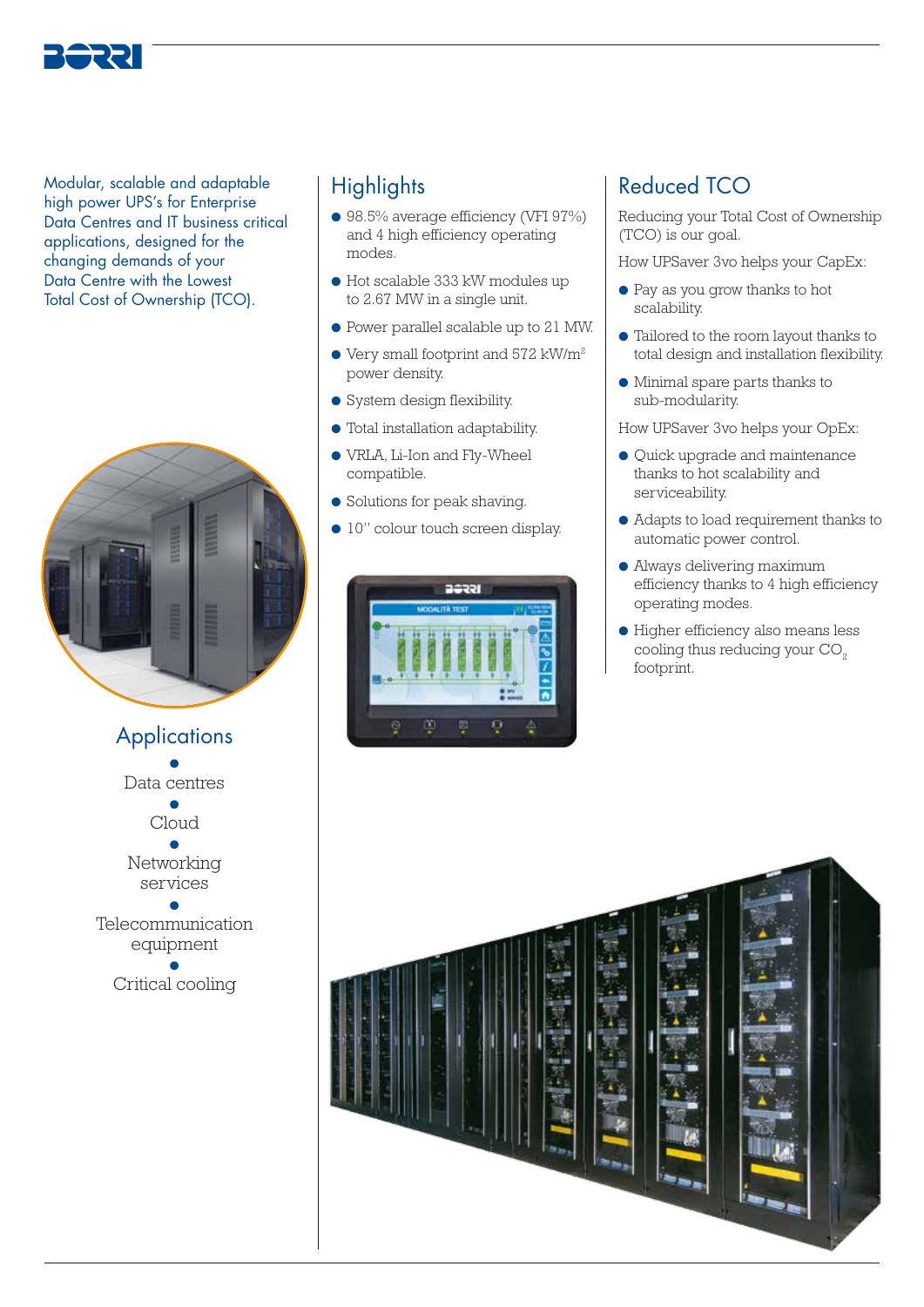# **98.5% Average Efficiency**

Borri UPSaver 3vo delivering unsurpassed system efficiency for maximum availability and cost saving. Adaptive capability and automatic power control to maximize the system efficiency while maintaining full system reliability thanks to Load Based Shutdown algorithm.

## 3-L patented Green Conversion technology

- Latest generation IGBT.
- UPS life extension.
- Battery life extension.

## Revolutionary Current Parallel of Modules

- No circulating currents.
- No system efficiency reduction.
- Stable high power parallel system.
- No stress on battery and power components.
- Distributed redundancy is easily achieved.



- **Energy saving ECO mode VFD.**
- Ultra High Efficiency mode VFD.

# 97% VFI efficiency at any load



Load Based Shutdown algorithm optimizes the number of active modules to maximize system efficiency. This enables the UPS to adapt to load requirement, whilst keeping highest VFI protection.

**UPSävei** 

- Energy saving at data centre typical operation.
- Extended service life.
- Enhanced module performance.
- Operational and TCO peace of mind.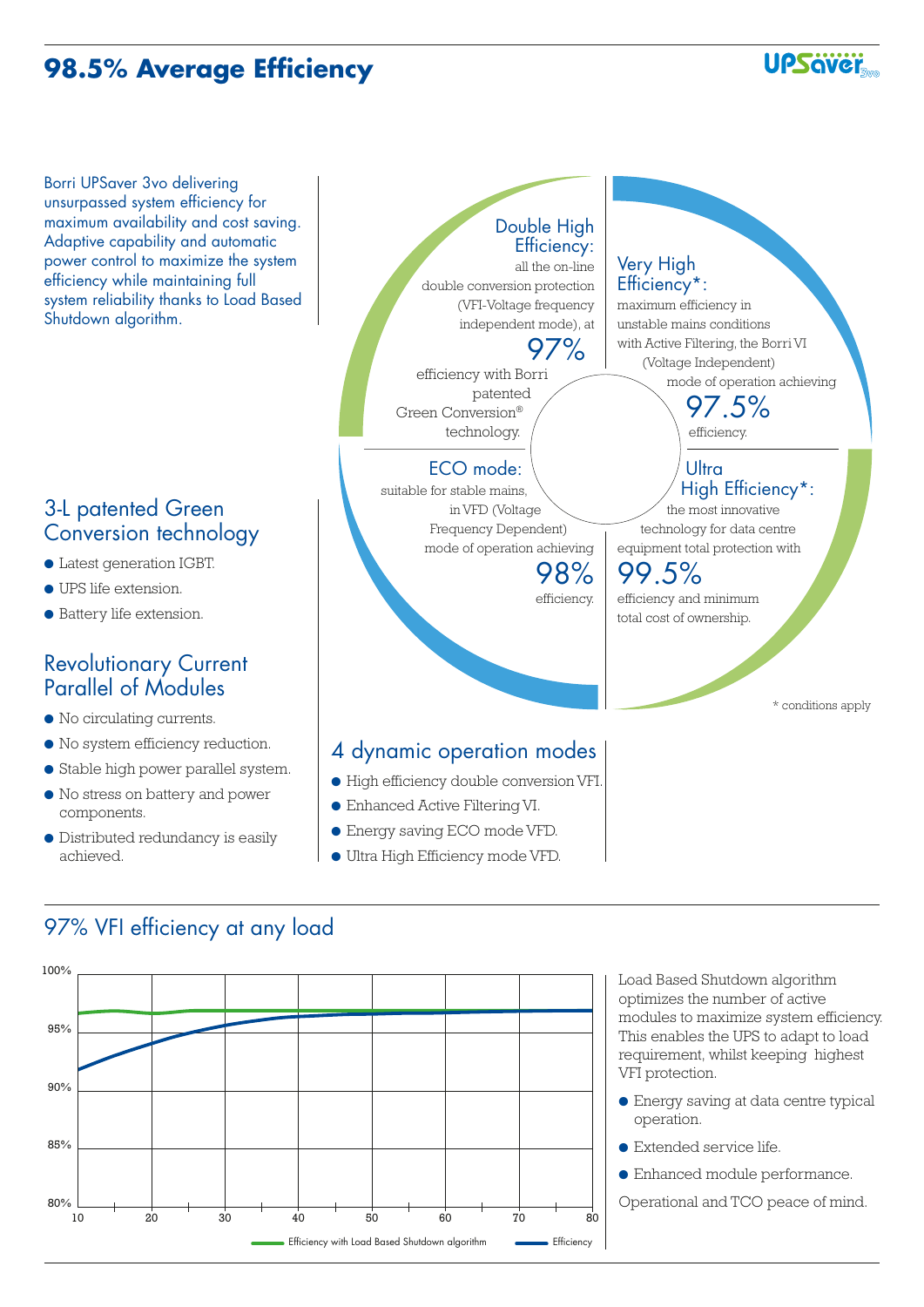# **3D Scalability**

Hot VFI scalability up to 2.67 MW in a single unit, up to 21 MW in a parallel system and synchronized dual feed systems.

### Flexible power upgrade

- X- Hot Swap Module Scalability to 2.67 MW.
- Y- Parallel Power Scalability up to 21 MW.
- Z- Availability Scalability for distributed redundancy.

# Designed for versatility

UPSaver 3vo is an extremely versatile system, allowing for any maintenance or power resizing to be carried out while units are online. Top or bottom entry for cables or busbar and adaptive terminal boards ensure robust design in any data centre electrical infrastructure.



# Minimised Service Time

### Hot VFI swappable in minutes for lowest MTTR

Sub-modules can be individually extracted for service purposes while the UPS is protecting your critical load in VFI mode.

## Replacing all power components and no firmware to update

All serviceable components are fitted in sub-modules and no firmware to update upon replacement, ensuring Periodical Preventive Maintenance in no time.

## Minimal spare parts: one fits all

Same sub-module up to 2.67 MW allowing you to secure the whole range of units with minimal spare part set.

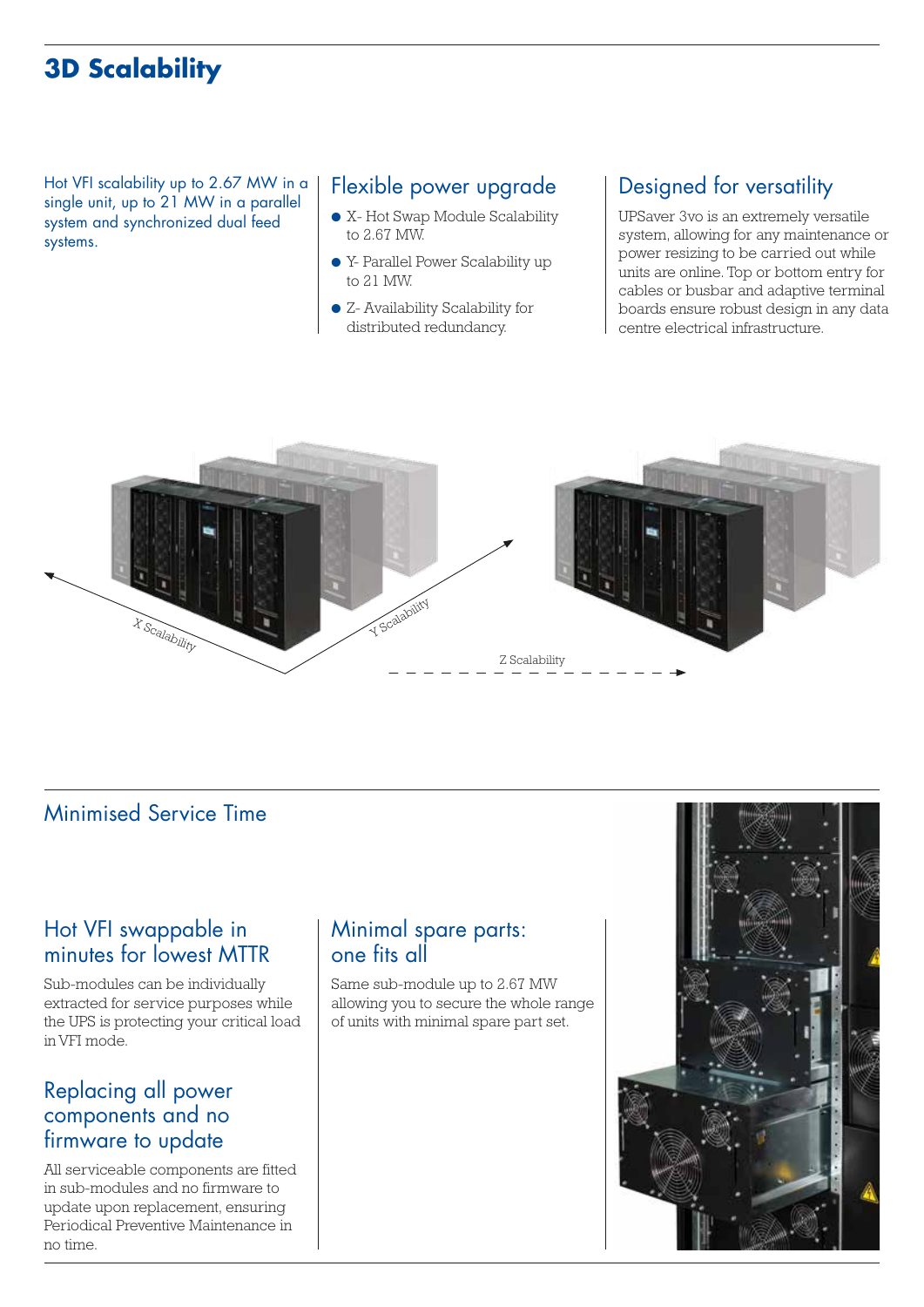# **Design Flexibility**



Distributed Static Bypass Distributed Battery for unparalleled modularity



Each 333 kW module is equipped with a static bypass switch and a dedicated battery bank.

The highest system flexibility for maximum adaptive capability to variable IT space.

Distributed Static Bypass Central Battery for minimum floorspace



Each 333 kW module is equipped with a static bypass switch. A single battery bank is connected to the UPS. DC isolation with string separators can be used to ensure live maintainability. The most cost effective and space saving modular solution.

Central Static Bypass Distributed Battery for enhanced short circuit protection



A central static bypass switch is fitted, sized for the whole UPS power. Each 333 kW module is equipped with a dedicated battery bank. This ensures high fault current which might be needed when the UPS is installed next to the MV/LV switchboard.

Central Static Bypass Central Battery minimum MTTR maximum selectivity



A central static bypass switch is fitted, sized for the whole UPS power and a single battery bank is connected to the UPS.

DC isolation with string separators can be used to ensure live maintainability. The robustness of a standalone UPS in a modular layout, for minimum MTTR and maximum selectivity performance.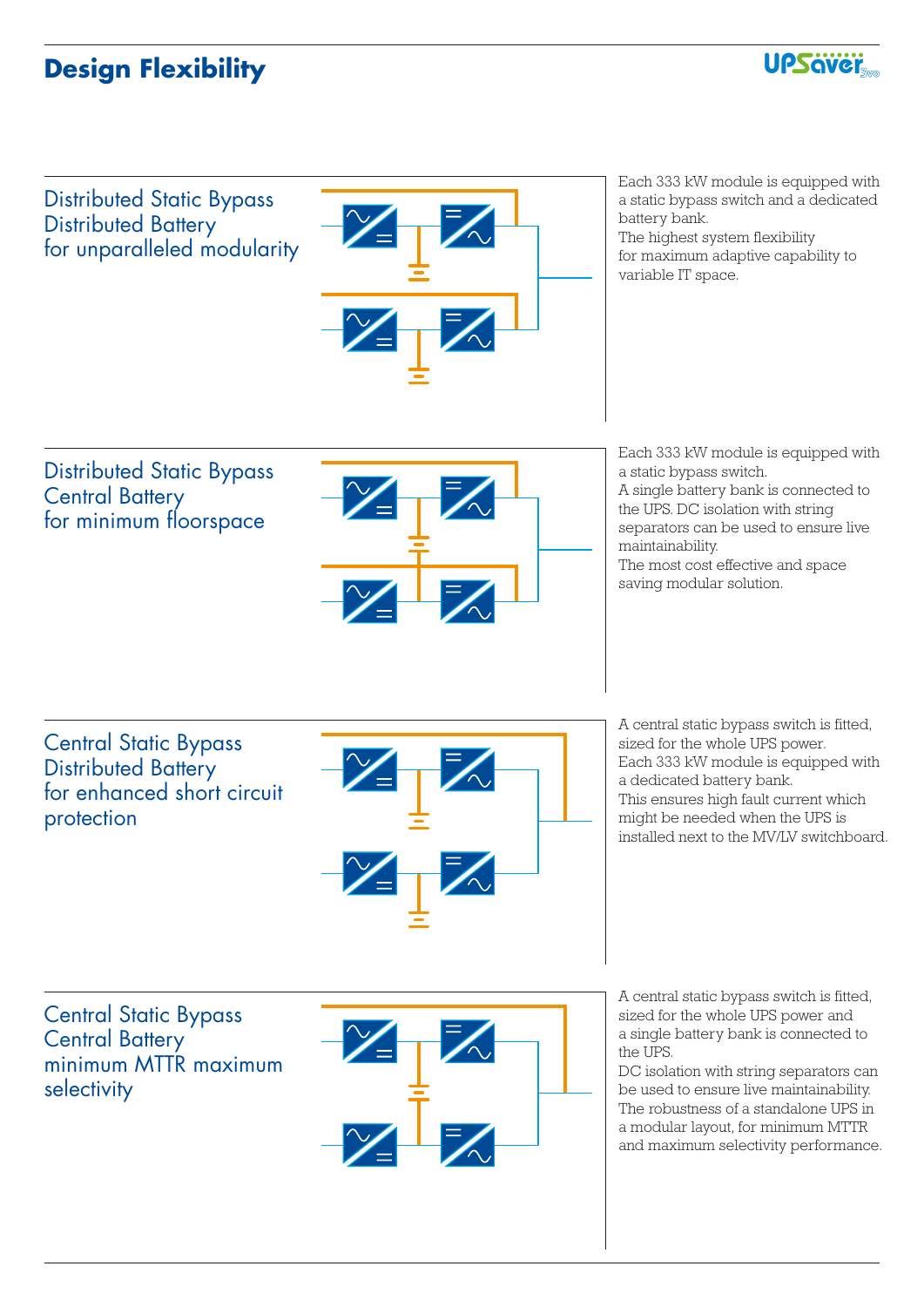# **Optimised Footprint**

Extreme layout flexibility allows you to free space up for other equipment or overcome room constraints like pillars, walls or other devices.

UPSaver 3vo is designed around your new or existing data centre.

## Careless Positioning

- Flexible layout.
- No rear or side access.
- Top or Bottom Cable Entry.
- 572 kW/m<sup>2</sup> power density.

# Constraint-free layout

333 kW modules are connected to the I/O unit by internal flexible connections, allowing constraint-overcoming positioning like packed layout, L-shape layout, offset layout and more.





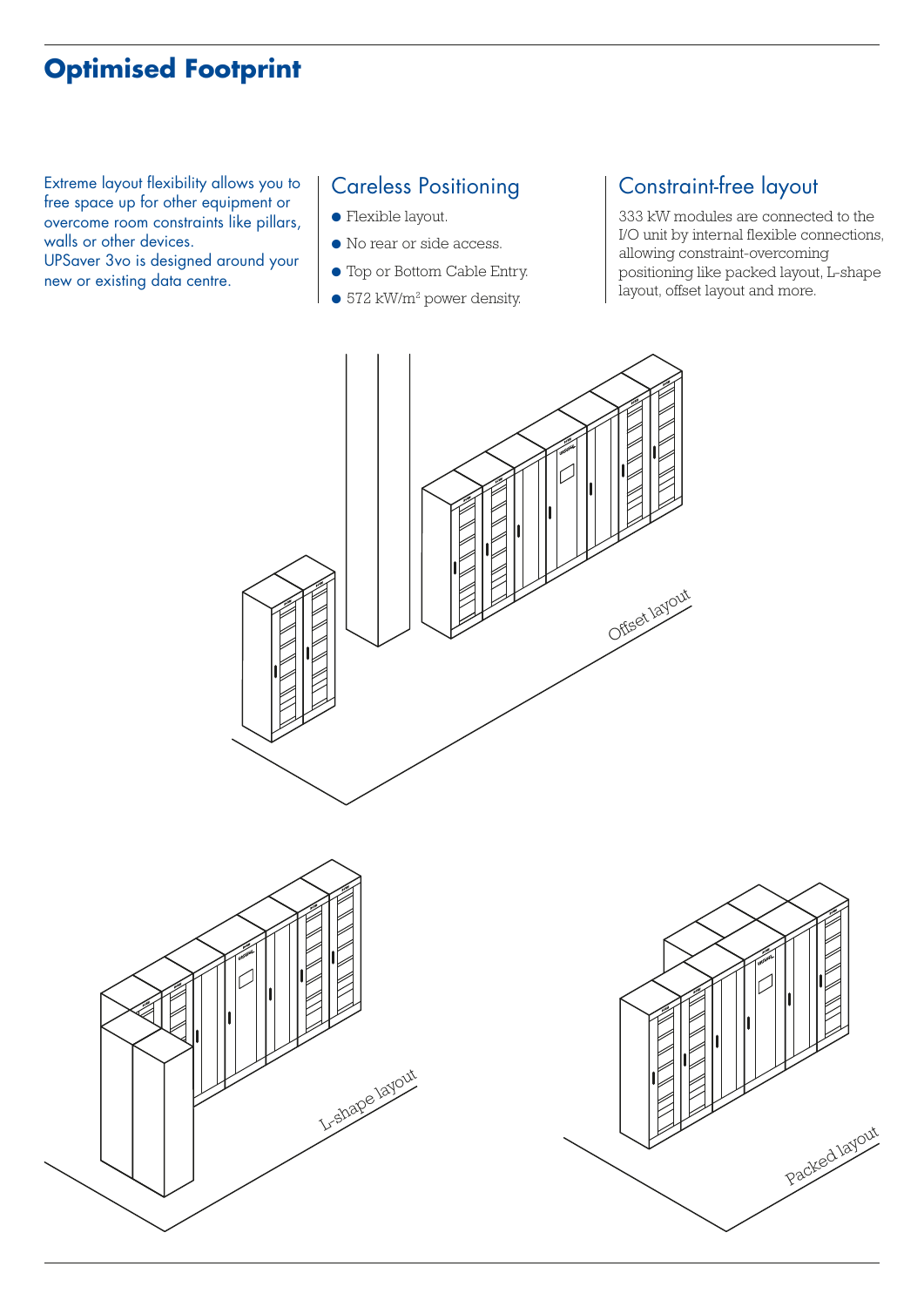

### **UPSAVER 3vo technical data**

| N nominal power (kW)<br>670<br>1000<br>1340<br>1670<br>2000<br>2340<br>2670<br>No. of modules<br>$\mathbf{2}$<br>3<br>4<br>5<br>6<br>$\overline{7}$<br>8<br>4100x970x2100<br>UPS dimensions WxDxH (mm)*<br>2450x970x2100<br>3050x970x2100<br>4700x970x2100<br>5700x970x2100<br>$(* * *")$<br>$(* * *")$<br>3170<br>3900<br>4700<br>$(* * * )$<br>$(* * *")$<br>UPS weight (kg)*<br>1800<br>2540<br>External 360 to 372 cells, VRLA (other options)<br>Battery configuration<br>Input<br>Hardwired 4w (rectifier), 4w (bypass)<br>Connection type<br>400 Vac 3-phase with neutral (rectifier), 380/400/415 Vac 3-phase with neutral (bypass)<br>Nominal voltage<br>Voltage tolerance<br>$-20\%$ , $+15\%$ (rectifier); $\pm 10\%$ (bypass)<br>50/60 Hz, 45 to 65 Hz<br>Frequency and range<br>Power factor<br>0.99<br>Current distortion (THDi)<br>$~13\%$<br>Output<br>Hardwired 4w<br>Connection type<br>380/400/415 Vac 3-phase with neutral<br>Nominal voltage<br>50/60 Hz<br>Frequency<br>Static: $\pm 1\%$ ;<br>Voltage regulation (VFI)<br>dynamic: IEC/EN 62040-3 Class 1<br>Power factor<br>Any power factor (leading or lagging) up to 1, without power derating<br>Inverter: 125% for 10 min, 150% for 1 min;<br>Overload capability<br>bypass: 150% continuous, 1000% for 1 cycle<br>AC/AC efficiency**<br>Up to 99.5%<br><b>VFI-SS-111</b><br>Classification as per IEC/EN 62040-3<br>10" colour touch screen display, 1024x600 pixels<br>Front panel<br>Included: serial RS232 and USB; input terminal block (remote emergency power off, battery circuit breaker aux. cont.,<br>external maintenance bypass circuit breaker aux. cont., diesel mode aux. cont.,<br>Remote communication<br>external output circuit breaker aux. cont., remote transfer to bypass mode); SPDT contact relay board; ModBus-RTU (RS485);<br>Optional: ModBus-TCP/IP (Ethernet); ModBus-RTU to PROFIBUS DP adapter<br>Isolation transformer; custom battery cabinets; wall-mounted battery fuse switch box; battery thermal probe; parallel kit;<br>Optional features<br>load-sync for single UPS and load-sync box (2 UPS systems); other options on request<br>System<br><b>IP 20</b><br>Protection degree<br><b>RAL 9005</b><br>Colour<br>Wall, back to back and side by side installation allowed<br>Installation layout<br>Front and top access, bottom and top cable entry<br>Accessibility<br>Parallel configuration<br>Up to 8 UPS, for a total of 21 MW | <b>Rating (kVA)</b>                  | 670 | 1000 | 1340 | 1670 | 2000 | 2340 | 2670 |  |
|------------------------------------------------------------------------------------------------------------------------------------------------------------------------------------------------------------------------------------------------------------------------------------------------------------------------------------------------------------------------------------------------------------------------------------------------------------------------------------------------------------------------------------------------------------------------------------------------------------------------------------------------------------------------------------------------------------------------------------------------------------------------------------------------------------------------------------------------------------------------------------------------------------------------------------------------------------------------------------------------------------------------------------------------------------------------------------------------------------------------------------------------------------------------------------------------------------------------------------------------------------------------------------------------------------------------------------------------------------------------------------------------------------------------------------------------------------------------------------------------------------------------------------------------------------------------------------------------------------------------------------------------------------------------------------------------------------------------------------------------------------------------------------------------------------------------------------------------------------------------------------------------------------------------------------------------------------------------------------------------------------------------------------------------------------------------------------------------------------------------------------------------------------------------------------------------------------------------------------------------------------------------------------------------------------------------------------------------------------------------------------------------------------------------------------------------------------|--------------------------------------|-----|------|------|------|------|------|------|--|
|                                                                                                                                                                                                                                                                                                                                                                                                                                                                                                                                                                                                                                                                                                                                                                                                                                                                                                                                                                                                                                                                                                                                                                                                                                                                                                                                                                                                                                                                                                                                                                                                                                                                                                                                                                                                                                                                                                                                                                                                                                                                                                                                                                                                                                                                                                                                                                                                                                                            |                                      |     |      |      |      |      |      |      |  |
|                                                                                                                                                                                                                                                                                                                                                                                                                                                                                                                                                                                                                                                                                                                                                                                                                                                                                                                                                                                                                                                                                                                                                                                                                                                                                                                                                                                                                                                                                                                                                                                                                                                                                                                                                                                                                                                                                                                                                                                                                                                                                                                                                                                                                                                                                                                                                                                                                                                            |                                      |     |      |      |      |      |      |      |  |
|                                                                                                                                                                                                                                                                                                                                                                                                                                                                                                                                                                                                                                                                                                                                                                                                                                                                                                                                                                                                                                                                                                                                                                                                                                                                                                                                                                                                                                                                                                                                                                                                                                                                                                                                                                                                                                                                                                                                                                                                                                                                                                                                                                                                                                                                                                                                                                                                                                                            |                                      |     |      |      |      |      |      |      |  |
|                                                                                                                                                                                                                                                                                                                                                                                                                                                                                                                                                                                                                                                                                                                                                                                                                                                                                                                                                                                                                                                                                                                                                                                                                                                                                                                                                                                                                                                                                                                                                                                                                                                                                                                                                                                                                                                                                                                                                                                                                                                                                                                                                                                                                                                                                                                                                                                                                                                            |                                      |     |      |      |      |      |      |      |  |
|                                                                                                                                                                                                                                                                                                                                                                                                                                                                                                                                                                                                                                                                                                                                                                                                                                                                                                                                                                                                                                                                                                                                                                                                                                                                                                                                                                                                                                                                                                                                                                                                                                                                                                                                                                                                                                                                                                                                                                                                                                                                                                                                                                                                                                                                                                                                                                                                                                                            |                                      |     |      |      |      |      |      |      |  |
|                                                                                                                                                                                                                                                                                                                                                                                                                                                                                                                                                                                                                                                                                                                                                                                                                                                                                                                                                                                                                                                                                                                                                                                                                                                                                                                                                                                                                                                                                                                                                                                                                                                                                                                                                                                                                                                                                                                                                                                                                                                                                                                                                                                                                                                                                                                                                                                                                                                            |                                      |     |      |      |      |      |      |      |  |
|                                                                                                                                                                                                                                                                                                                                                                                                                                                                                                                                                                                                                                                                                                                                                                                                                                                                                                                                                                                                                                                                                                                                                                                                                                                                                                                                                                                                                                                                                                                                                                                                                                                                                                                                                                                                                                                                                                                                                                                                                                                                                                                                                                                                                                                                                                                                                                                                                                                            |                                      |     |      |      |      |      |      |      |  |
|                                                                                                                                                                                                                                                                                                                                                                                                                                                                                                                                                                                                                                                                                                                                                                                                                                                                                                                                                                                                                                                                                                                                                                                                                                                                                                                                                                                                                                                                                                                                                                                                                                                                                                                                                                                                                                                                                                                                                                                                                                                                                                                                                                                                                                                                                                                                                                                                                                                            |                                      |     |      |      |      |      |      |      |  |
|                                                                                                                                                                                                                                                                                                                                                                                                                                                                                                                                                                                                                                                                                                                                                                                                                                                                                                                                                                                                                                                                                                                                                                                                                                                                                                                                                                                                                                                                                                                                                                                                                                                                                                                                                                                                                                                                                                                                                                                                                                                                                                                                                                                                                                                                                                                                                                                                                                                            |                                      |     |      |      |      |      |      |      |  |
|                                                                                                                                                                                                                                                                                                                                                                                                                                                                                                                                                                                                                                                                                                                                                                                                                                                                                                                                                                                                                                                                                                                                                                                                                                                                                                                                                                                                                                                                                                                                                                                                                                                                                                                                                                                                                                                                                                                                                                                                                                                                                                                                                                                                                                                                                                                                                                                                                                                            |                                      |     |      |      |      |      |      |      |  |
|                                                                                                                                                                                                                                                                                                                                                                                                                                                                                                                                                                                                                                                                                                                                                                                                                                                                                                                                                                                                                                                                                                                                                                                                                                                                                                                                                                                                                                                                                                                                                                                                                                                                                                                                                                                                                                                                                                                                                                                                                                                                                                                                                                                                                                                                                                                                                                                                                                                            |                                      |     |      |      |      |      |      |      |  |
|                                                                                                                                                                                                                                                                                                                                                                                                                                                                                                                                                                                                                                                                                                                                                                                                                                                                                                                                                                                                                                                                                                                                                                                                                                                                                                                                                                                                                                                                                                                                                                                                                                                                                                                                                                                                                                                                                                                                                                                                                                                                                                                                                                                                                                                                                                                                                                                                                                                            |                                      |     |      |      |      |      |      |      |  |
|                                                                                                                                                                                                                                                                                                                                                                                                                                                                                                                                                                                                                                                                                                                                                                                                                                                                                                                                                                                                                                                                                                                                                                                                                                                                                                                                                                                                                                                                                                                                                                                                                                                                                                                                                                                                                                                                                                                                                                                                                                                                                                                                                                                                                                                                                                                                                                                                                                                            |                                      |     |      |      |      |      |      |      |  |
|                                                                                                                                                                                                                                                                                                                                                                                                                                                                                                                                                                                                                                                                                                                                                                                                                                                                                                                                                                                                                                                                                                                                                                                                                                                                                                                                                                                                                                                                                                                                                                                                                                                                                                                                                                                                                                                                                                                                                                                                                                                                                                                                                                                                                                                                                                                                                                                                                                                            |                                      |     |      |      |      |      |      |      |  |
|                                                                                                                                                                                                                                                                                                                                                                                                                                                                                                                                                                                                                                                                                                                                                                                                                                                                                                                                                                                                                                                                                                                                                                                                                                                                                                                                                                                                                                                                                                                                                                                                                                                                                                                                                                                                                                                                                                                                                                                                                                                                                                                                                                                                                                                                                                                                                                                                                                                            |                                      |     |      |      |      |      |      |      |  |
|                                                                                                                                                                                                                                                                                                                                                                                                                                                                                                                                                                                                                                                                                                                                                                                                                                                                                                                                                                                                                                                                                                                                                                                                                                                                                                                                                                                                                                                                                                                                                                                                                                                                                                                                                                                                                                                                                                                                                                                                                                                                                                                                                                                                                                                                                                                                                                                                                                                            |                                      |     |      |      |      |      |      |      |  |
|                                                                                                                                                                                                                                                                                                                                                                                                                                                                                                                                                                                                                                                                                                                                                                                                                                                                                                                                                                                                                                                                                                                                                                                                                                                                                                                                                                                                                                                                                                                                                                                                                                                                                                                                                                                                                                                                                                                                                                                                                                                                                                                                                                                                                                                                                                                                                                                                                                                            |                                      |     |      |      |      |      |      |      |  |
|                                                                                                                                                                                                                                                                                                                                                                                                                                                                                                                                                                                                                                                                                                                                                                                                                                                                                                                                                                                                                                                                                                                                                                                                                                                                                                                                                                                                                                                                                                                                                                                                                                                                                                                                                                                                                                                                                                                                                                                                                                                                                                                                                                                                                                                                                                                                                                                                                                                            |                                      |     |      |      |      |      |      |      |  |
|                                                                                                                                                                                                                                                                                                                                                                                                                                                                                                                                                                                                                                                                                                                                                                                                                                                                                                                                                                                                                                                                                                                                                                                                                                                                                                                                                                                                                                                                                                                                                                                                                                                                                                                                                                                                                                                                                                                                                                                                                                                                                                                                                                                                                                                                                                                                                                                                                                                            |                                      |     |      |      |      |      |      |      |  |
|                                                                                                                                                                                                                                                                                                                                                                                                                                                                                                                                                                                                                                                                                                                                                                                                                                                                                                                                                                                                                                                                                                                                                                                                                                                                                                                                                                                                                                                                                                                                                                                                                                                                                                                                                                                                                                                                                                                                                                                                                                                                                                                                                                                                                                                                                                                                                                                                                                                            |                                      |     |      |      |      |      |      |      |  |
|                                                                                                                                                                                                                                                                                                                                                                                                                                                                                                                                                                                                                                                                                                                                                                                                                                                                                                                                                                                                                                                                                                                                                                                                                                                                                                                                                                                                                                                                                                                                                                                                                                                                                                                                                                                                                                                                                                                                                                                                                                                                                                                                                                                                                                                                                                                                                                                                                                                            |                                      |     |      |      |      |      |      |      |  |
|                                                                                                                                                                                                                                                                                                                                                                                                                                                                                                                                                                                                                                                                                                                                                                                                                                                                                                                                                                                                                                                                                                                                                                                                                                                                                                                                                                                                                                                                                                                                                                                                                                                                                                                                                                                                                                                                                                                                                                                                                                                                                                                                                                                                                                                                                                                                                                                                                                                            | Connectivity and function extensions |     |      |      |      |      |      |      |  |
|                                                                                                                                                                                                                                                                                                                                                                                                                                                                                                                                                                                                                                                                                                                                                                                                                                                                                                                                                                                                                                                                                                                                                                                                                                                                                                                                                                                                                                                                                                                                                                                                                                                                                                                                                                                                                                                                                                                                                                                                                                                                                                                                                                                                                                                                                                                                                                                                                                                            |                                      |     |      |      |      |      |      |      |  |
|                                                                                                                                                                                                                                                                                                                                                                                                                                                                                                                                                                                                                                                                                                                                                                                                                                                                                                                                                                                                                                                                                                                                                                                                                                                                                                                                                                                                                                                                                                                                                                                                                                                                                                                                                                                                                                                                                                                                                                                                                                                                                                                                                                                                                                                                                                                                                                                                                                                            |                                      |     |      |      |      |      |      |      |  |
|                                                                                                                                                                                                                                                                                                                                                                                                                                                                                                                                                                                                                                                                                                                                                                                                                                                                                                                                                                                                                                                                                                                                                                                                                                                                                                                                                                                                                                                                                                                                                                                                                                                                                                                                                                                                                                                                                                                                                                                                                                                                                                                                                                                                                                                                                                                                                                                                                                                            |                                      |     |      |      |      |      |      |      |  |
|                                                                                                                                                                                                                                                                                                                                                                                                                                                                                                                                                                                                                                                                                                                                                                                                                                                                                                                                                                                                                                                                                                                                                                                                                                                                                                                                                                                                                                                                                                                                                                                                                                                                                                                                                                                                                                                                                                                                                                                                                                                                                                                                                                                                                                                                                                                                                                                                                                                            |                                      |     |      |      |      |      |      |      |  |
|                                                                                                                                                                                                                                                                                                                                                                                                                                                                                                                                                                                                                                                                                                                                                                                                                                                                                                                                                                                                                                                                                                                                                                                                                                                                                                                                                                                                                                                                                                                                                                                                                                                                                                                                                                                                                                                                                                                                                                                                                                                                                                                                                                                                                                                                                                                                                                                                                                                            |                                      |     |      |      |      |      |      |      |  |
|                                                                                                                                                                                                                                                                                                                                                                                                                                                                                                                                                                                                                                                                                                                                                                                                                                                                                                                                                                                                                                                                                                                                                                                                                                                                                                                                                                                                                                                                                                                                                                                                                                                                                                                                                                                                                                                                                                                                                                                                                                                                                                                                                                                                                                                                                                                                                                                                                                                            |                                      |     |      |      |      |      |      |      |  |
|                                                                                                                                                                                                                                                                                                                                                                                                                                                                                                                                                                                                                                                                                                                                                                                                                                                                                                                                                                                                                                                                                                                                                                                                                                                                                                                                                                                                                                                                                                                                                                                                                                                                                                                                                                                                                                                                                                                                                                                                                                                                                                                                                                                                                                                                                                                                                                                                                                                            |                                      |     |      |      |      |      |      |      |  |
|                                                                                                                                                                                                                                                                                                                                                                                                                                                                                                                                                                                                                                                                                                                                                                                                                                                                                                                                                                                                                                                                                                                                                                                                                                                                                                                                                                                                                                                                                                                                                                                                                                                                                                                                                                                                                                                                                                                                                                                                                                                                                                                                                                                                                                                                                                                                                                                                                                                            |                                      |     |      |      |      |      |      |      |  |
|                                                                                                                                                                                                                                                                                                                                                                                                                                                                                                                                                                                                                                                                                                                                                                                                                                                                                                                                                                                                                                                                                                                                                                                                                                                                                                                                                                                                                                                                                                                                                                                                                                                                                                                                                                                                                                                                                                                                                                                                                                                                                                                                                                                                                                                                                                                                                                                                                                                            |                                      |     |      |      |      |      |      |      |  |

### \* referred to distributed battery, distributed static switch, bottom cable entry. For other configurations contact our sales team \*\* according to IEC/EN 62040-3 \*\*\* contact our sales team

### **Other features**

| Environmental                                        |                                                                             |  |  |
|------------------------------------------------------|-----------------------------------------------------------------------------|--|--|
| Operating temperature                                | $0^{\circ}$ C to +40 $^{\circ}$ C                                           |  |  |
| Storage temperature                                  | $-10^{\circ}$ C to $+70^{\circ}$ C                                          |  |  |
| Altitude (AMSL)                                      | < 1000 m without power reduction, > 1000 m with reduction of 0.5% per 100 m |  |  |
| Audible noise at 1m (dBA)                            | <50 (UHE)                                                                   |  |  |
| <b>Standards and certifications</b>                  |                                                                             |  |  |
| Quality assurance, environment,<br>health and safety | ISO 9001:2008, ISO 14001:2004, BS OHSAS 18001:2007                          |  |  |
| Safety                                               | IEC/EN 62040-1                                                              |  |  |
| <b>EMC</b>                                           | IEC/EN 62040-2                                                              |  |  |
| Environmental aspects                                | IEC/EN 62040-4                                                              |  |  |
| Test and performance                                 | IEC/EN 62040-3                                                              |  |  |
| Protection degree                                    | <b>IEC 60529</b>                                                            |  |  |
| Marking                                              | <b>CE</b>                                                                   |  |  |
|                                                      |                                                                             |  |  |